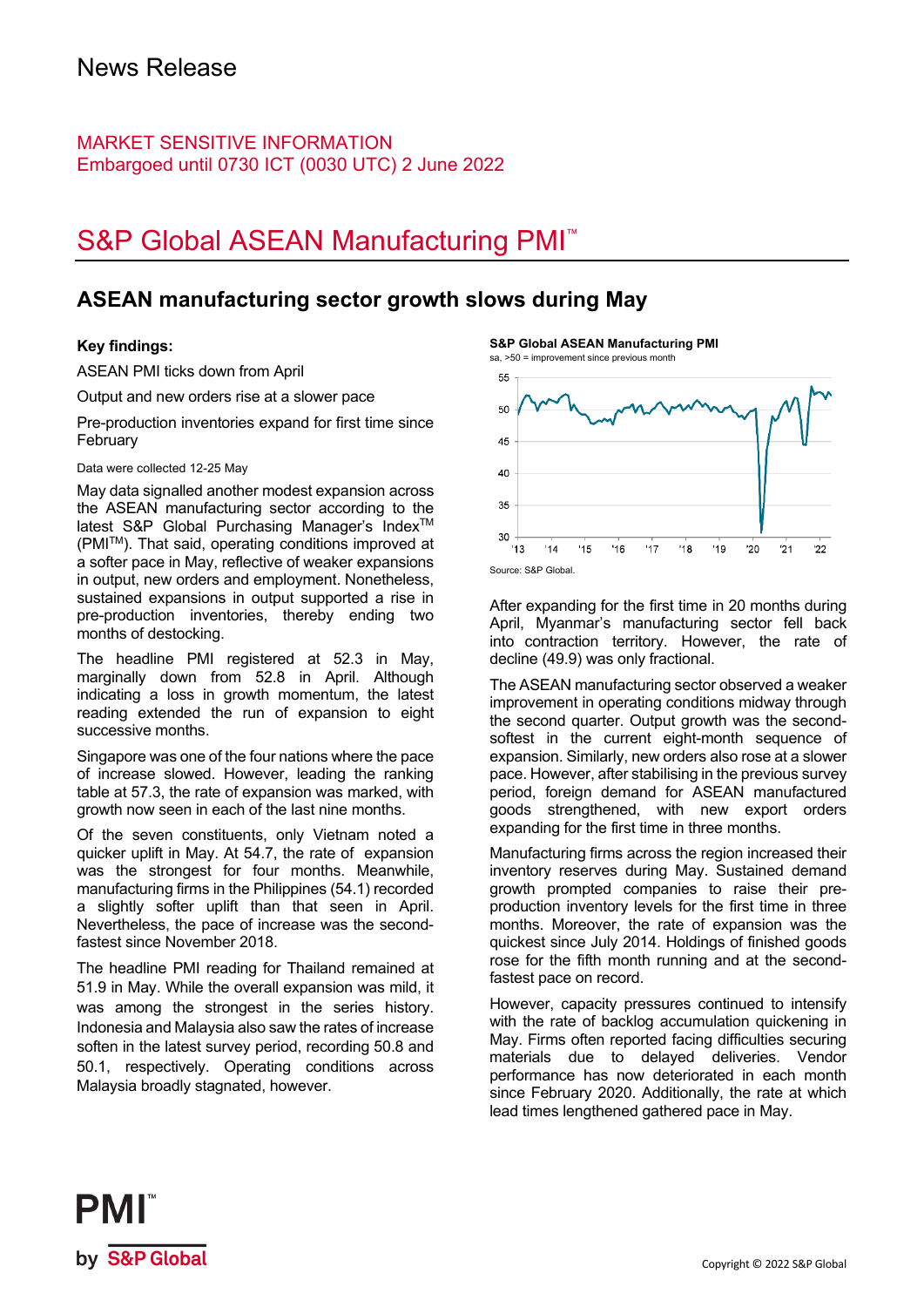# News Release

On the price front, average cost burdens rose substantially, and at the third-strongest rate in the series history. Firms passed on a large proportion of the burden with factory gate charges rising at the second fastest pace on record.

ASEAN manufacturing companies increased employment levels for the second month in a row during May, albeit at a softer pace. The respective seasonally adjusted index posted marginally above the 50.0 no-change mark, pointing to only a slight uplift in headcounts.

Finally, sentiment regarding the 12-month outlook for output receded to a three-month low during May. That said, business confidence remained firmly in positive territory.

#### **Manufacturing PMI**



Source: S&P Global.

Commenting on the ASEAN Manufacturing PMI data, Maryam Baluch, Economist at S&P Global Market Intelligence said:

*"Business conditions across the ASEAN manufacturing sector improved at a softer rate in May. Anecdotal evidence suggested weaker demand resulted in a slower expansion in new orders and output. However, expansions have been seen in each of the last eight months.*

*"Supply chain and inflationary pressures continued to intensify during May, which weighed slightly on growth. Geopolitical tensions, lockdowns in China and ongoing transportation bottlenecks further exacerbated supply issues.*

*"As a result, business sentiment eased to a three-month* low, also reflective of the recent slowdown. However, *ASEAN manufacturers remained confident with firms hopeful that strong demand would support output growth in the next 12 months."*

-Ends-